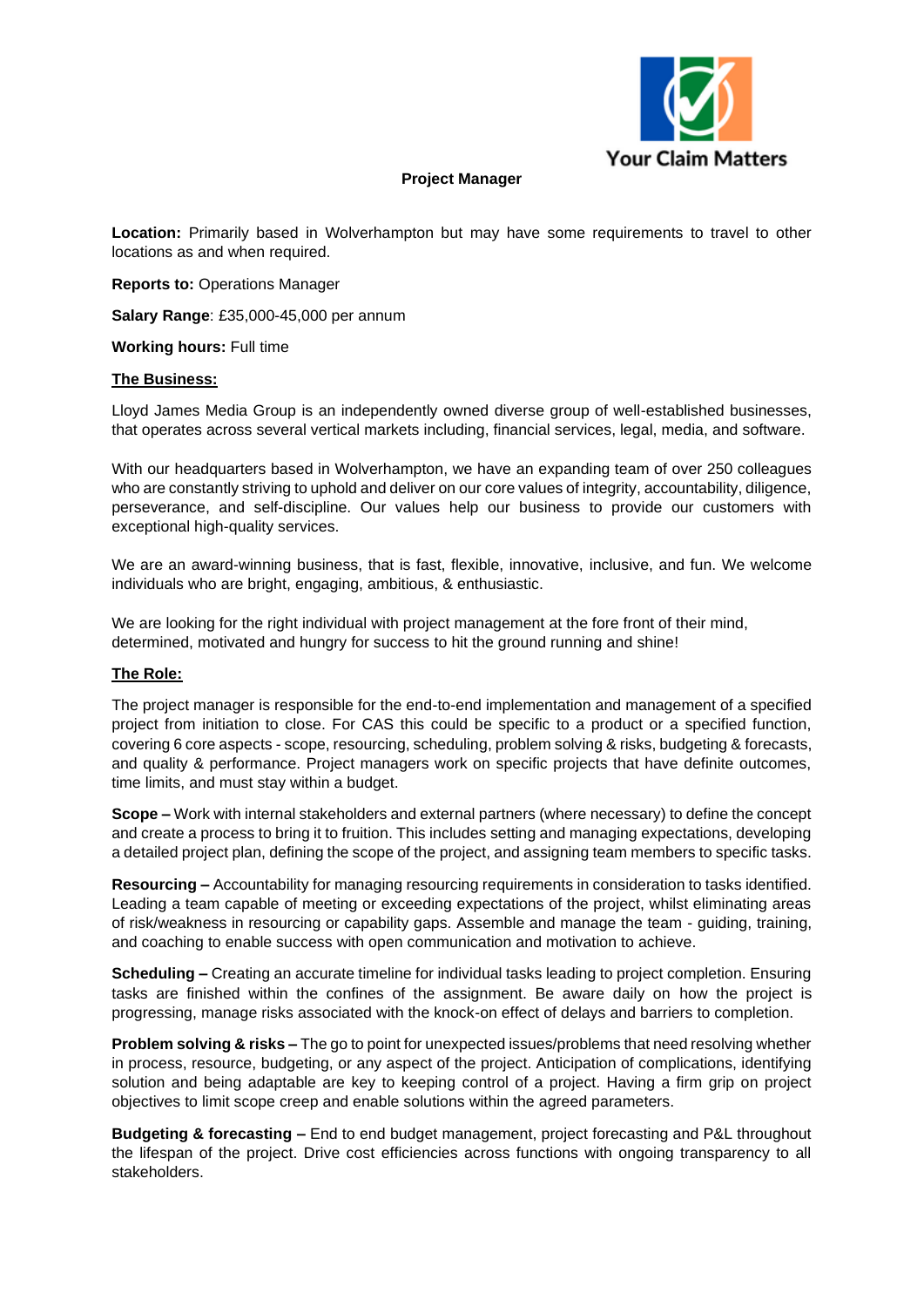

**Quality & performance –** Responsible for quality control to ensure the project meets the expected standards. Qualification of QC's and checklists complete at each stage and task owners meet required standards. Responsible for evaluating efficiency and effectiveness, that the project achieves against forecasts and that KPI's are measured, assessed, reviewed, and improved. Data is tracked throughout the process and future proofing established. Wash up on what went right, needed improvement and rewarding team members who excelled during the project.

# **Responsibilities**

- Fully understand project specific objectives from all key stakeholders, identify and manage contradictory requirements and challenge to drive effectiveness
- Manage project specific opportunity, forecasting, KPI's and budgets
- Lead project team briefings, strategy, insight, and implementation sessions, specific to projects/products
- Effectively map out project timelines specific to functions and track to ensure accountability
- Develop and manage process maps for review and approval of marketing materials/ projects
- Manage function specific checklist and stakeholder sign off process
- Identifying and managing risk, problem solving, and barriers identified by the team
- Follow best practice standards and instil high quality within the team, ensure QA
- Manage timelines, coordinate tasks, and ensure projects are running accordingly and within budget
- Team motivation, assessing skill gaps or resourcing issues
- Build and maintain excellent relationships with all internal and external stakeholders
- Actively encourage fee negotiation with third party service providers to secure company profitability
- Ensure project delivery meets expected outcomes and benefits

## **Essential Requirements:**

- Proven work experience as project manager or similar role
- Extensive experience in a fast-paced administration and project management
- Knowledge of organisational effectiveness and projects management
- Familiarity with business and financial principles
- Excellent communication skills with the ability to communicate at all levels
- Outstanding organisational and time management skills
- Qualification within PMP, PRINCE2 or Six Sigma is preferred
- Degree in Business, Project Management, or related field

## **Why would I want to work here?**

As a business we pride ourselves on our core values of being open, honest, and hardworking. This is a huge potential to develop and grow within a fun and exciting environment, where your perspective matters, your development is at the forefront where endless opportunities are offered to support your personal growth and expansion of the business by having a voice and being part of making critical business decisions, you will no longer be viewed as a cog in a wheel!

- As a Project Manager you will enjoy a secure, supportive, and progressive working environment
- Your contribution and achievements will be recognised and rewarded
- Comprehensive training as well as development and career progression opportunities
- 28 days holiday (including 8 statutory bank holidays)
- Various lifestyle benefits

## **What we are looking for:**